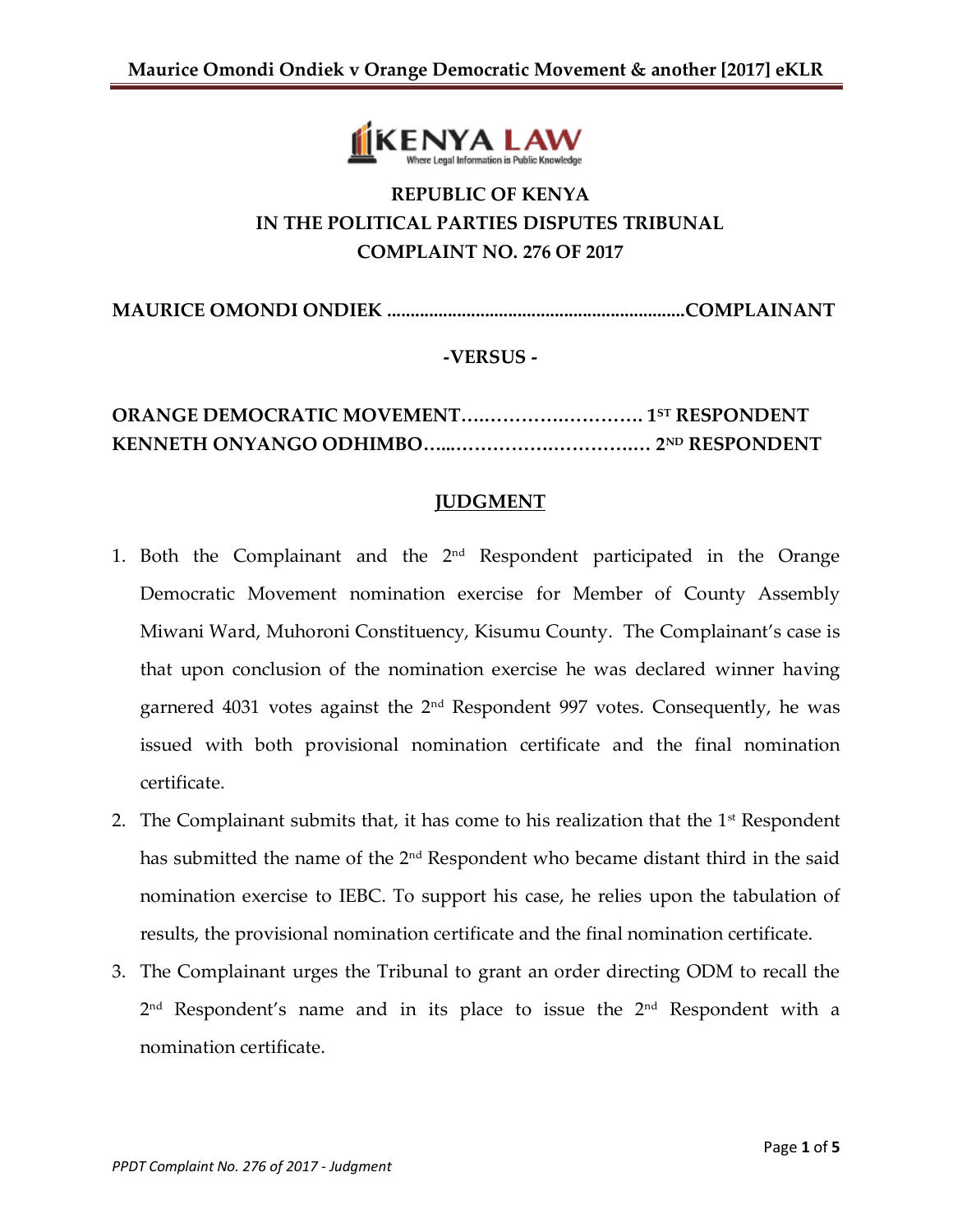## *2 nd Respondent case*

- 4. The 2nd Respondent submission is that he participated and won in the nomination exercise having garnered 1,366 votes against the Complainant's 1,330 votes. Following this he was issued with a nomination certificate and his name submitted to IEBC.
- 5. It is his submission that this Tribunal lacks jurisdiction under section 40(2) of the Political Parties Act to hear and determine this matter. He relied upon the case of *Ibrahim Abdi Ali v Mohamed Abdi Farah & Another PPDT Complaint 2 of 2016* which held that a party must show that they have made honest attempts to resolve the matter internally.
- 6. In response to the argument that the nomination certificate was issue to the Complainant herein, the  $2<sup>nd</sup>$  Respondent stated that the same was forged. He submitted that the Returning Officer for Muhoroni Constituency was Mr. Peter Otiang'a Midega and not Charles Monyenye who signed the said provisional certificate. The 2nd Respondent referred to the affidavits of Peter Otianga Midega the Muhoroni Constituency returning officer, Aloyce Owaa Sombe, the Miwani Ward presiding officer, all dated 19th May 2017 together with letter of appointment of Peter Otianga Midega as returning officer Muhoroni Constituency.
- 7. The  $2<sup>nd</sup>$  Respondent urges the Tribunal to dismiss this Complaint with costs.

#### *Analysis*

- 8. After carefully reviewing the pleadings filed together with respective submissions of the parties, the following issues call for determination:
	- a. Whether this Tribunal has jurisdiction under section 40(2) to hear and determine this Complaint.
	- b. Whether this Tribunal can order the  $1<sup>st</sup>$  Respondent to issue the nomination certificate for Member of County Assembly Miwani Ward, Muhoroni Constituency, Kisumu County, to the Complainant.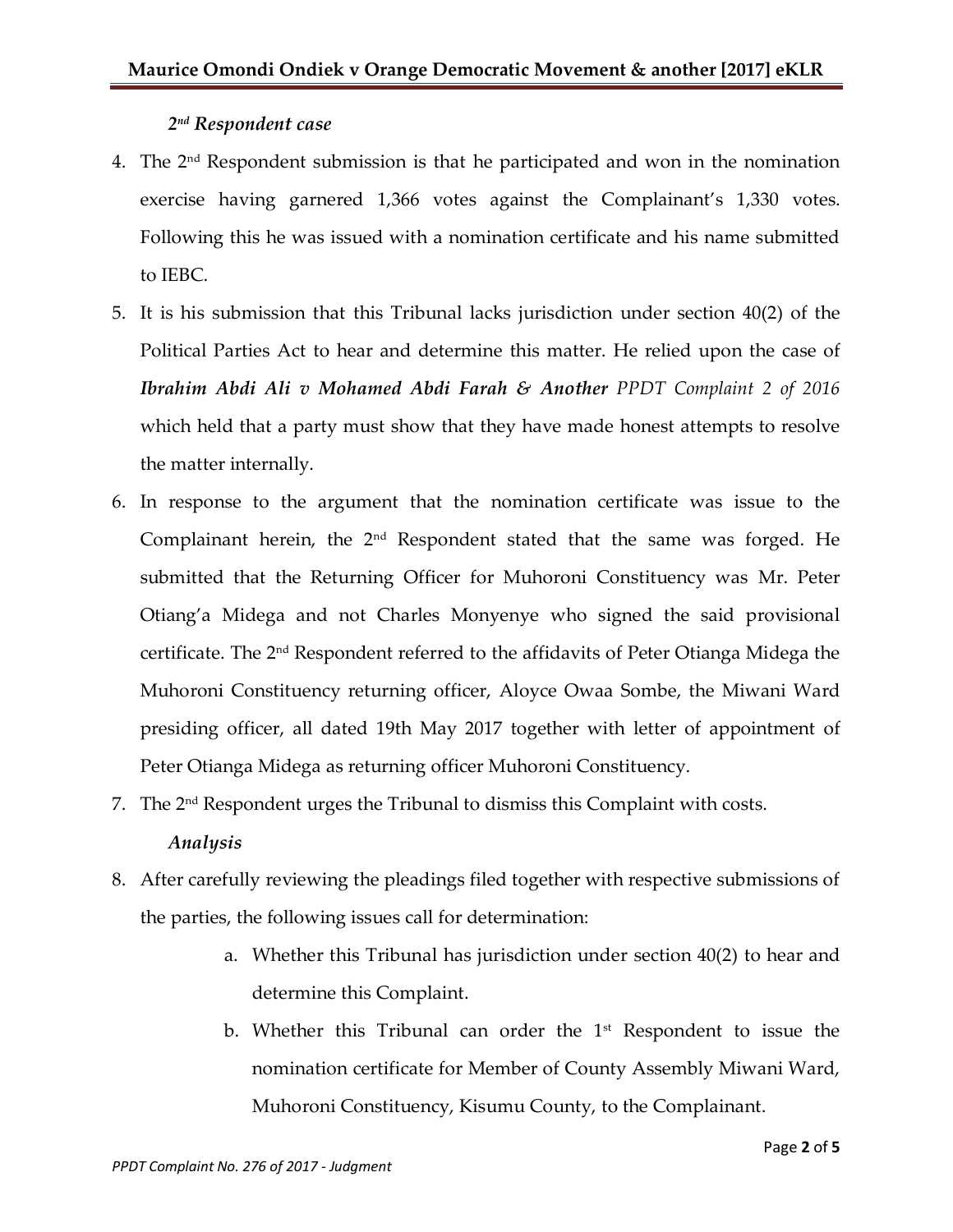- 9. With regard to jurisdiction we are guided by the High Court decision in *Joseph Mboya Nyamuthe V The Orange Democratic Movement & 4 others Election Appeal No 5 of 2017* which held that *those disputes that can go directly to the Tribunal are those covered by paragraph (d) (f) and (fa) hence their exclusion from Section 40(2).*
- 10. As such this being a dispute arising out of party primaries under Section 40(fa) we find that we have jurisdiction to determine this dispute.
- 11. Having said so we proceed to determine the second issue; *whether this Tribunal can order the 1st Respondent to issue the nomination certificate for Member of County Assembly Miwani Ward, to the Complainant*
- 12. The Complainant's case is that he won and was issued a provisional nomination certificate dated  $25<sup>th</sup>$  April 2017. According to the Complainant the nomination certificate was issued by the returning officer one Charles Monyenye. In response, the 2<sup>nd</sup> Respondent has impugned the authenticity of the provisional certificate by claiming that it was signed by an un-authorised person. The 2nd Respondent made reference to the letter of appointment of Peter Otiang'a Midega as a returning officer for Muhoroni Constituency, to argue that Peter Otiang'a Midega was the only authorized person to announce the results and issue a nomination certificate.
- 13. We also note that the retuning officer Peter Otiang'a Midega has sworn an affidavit stating that while at the tallying centre at Chemelil Complex, he announced and declared the 2nd Respondent the winner having garnered 1,366 votes as per the results forwarded to him by the presiding officer of Miwani ward. This was further corroborated by the affidavit of Aloyce Owaa Sombe the presiding Officer Miwani Ward.
- 14. We have also perused the tabulated tally sheets relied upon by the Complainant, and we note that the tally sheet refers to results for all the elective seats. Further, the tally sheet has been signed off by Kennedy O. Otiato and is dated 26<sup>th</sup> April 2016.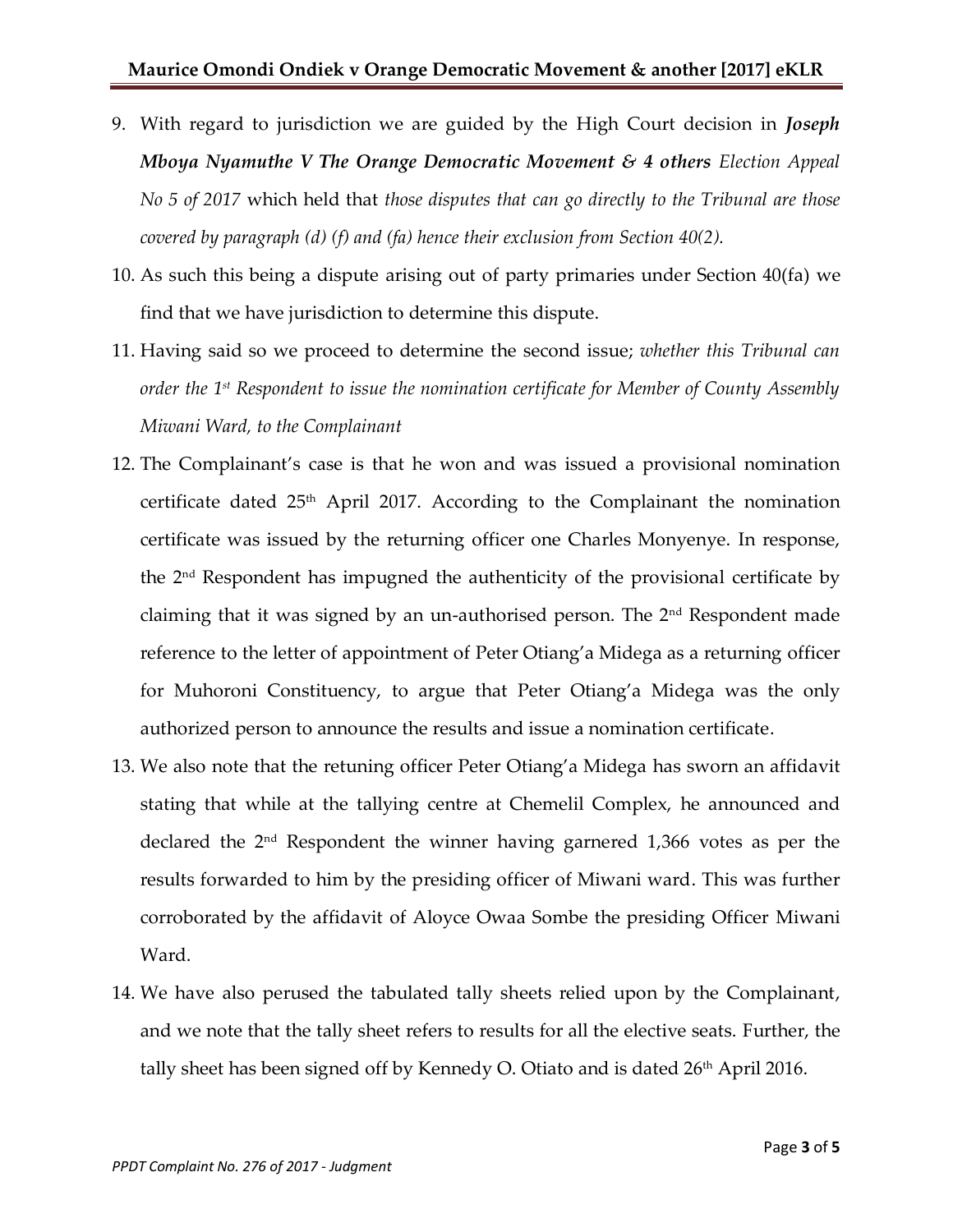- 15. We note the submission of the Complainant as regard his nomination. We find the same to be non-conclusive and full of gaps. While the nominations certificate issued to the Complainant is dated 25<sup>th</sup> April 2017, the results tally sheets is dated 26<sup>th</sup> April 2017. Clearly, the nomination certificate being relied upon seems to have been issued before the results were declared. Be that as it may, while the Complainant contends that the returning officer was Charles Monyenye, the tally of results he produces were signed by one Kennedy O. Otiato.
- 16. That being the case, we find that the Complainant has not discharged his burden of proof. He has not adduced sufficient evidence to proof that he won the nomination exercise for Miwani Ward neither has he demonstrated that the nomination certificate issued to the 2nd Respondent was irregularly issued by a returning officer authorized to issue the same. The upshot is we find that the Complaint herein lacks merit.
- 17. As a consequence, we dismiss the Complaint dated 17<sup>th</sup> May 2017 with costs to the 2 nd Respondent's.

*Orders accordingly.*

**DATED and DELIVERED at Nairobi this day of May, 2017.**

**1. Kyalo Mbobu .............................................................**

**Chairman**

**2. James Atema ...............................................................**

**Member**

**3. Hassan Abdi ...............................................................**